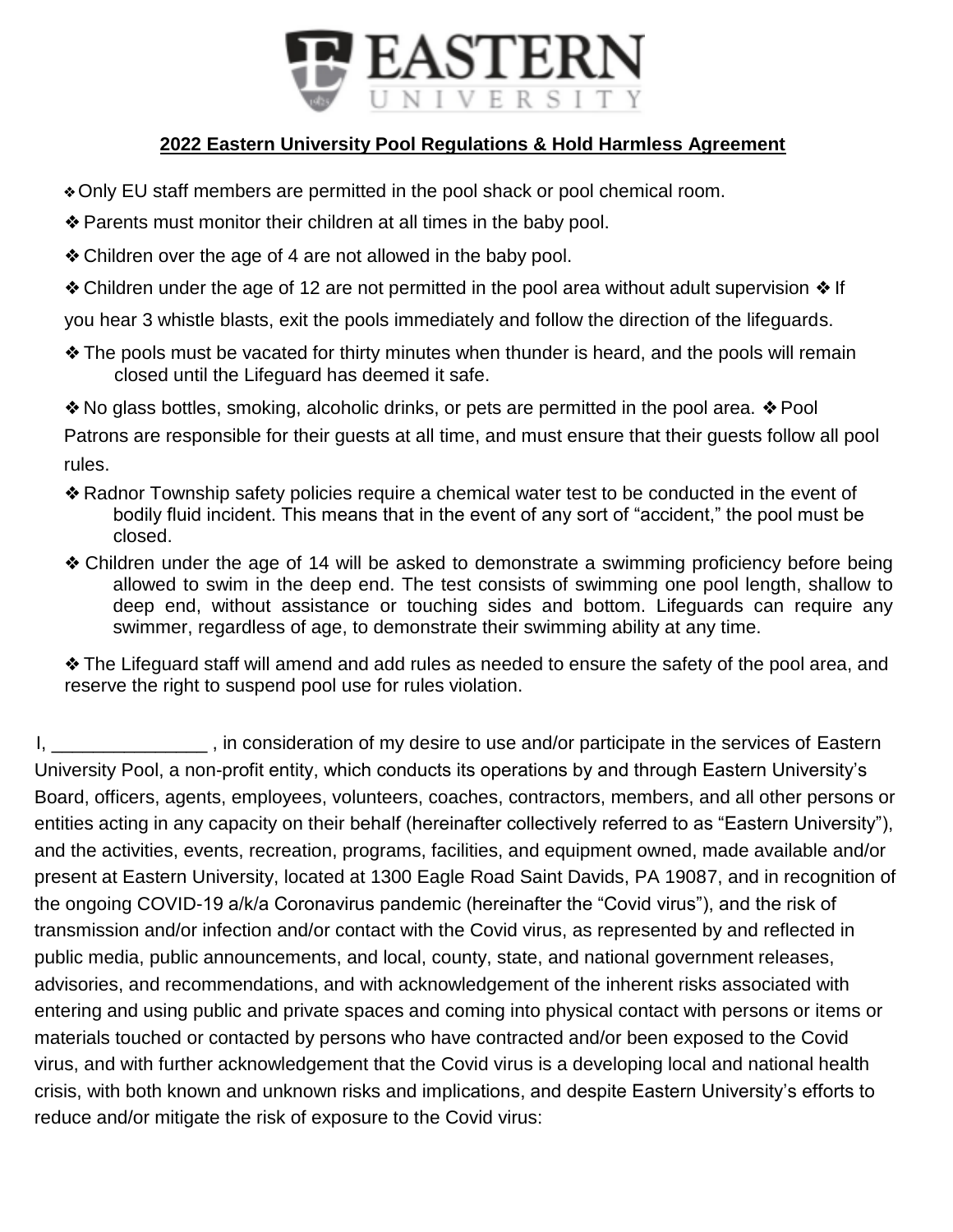(1) I, on behalf of myself, my children, heirs, assigns, personal representative(s) and estate, acknowledge and agree that Eastern University has made no assurances or warranties or representations whatsoever as to the safety, sanitation, or cleanliness of Eastern University's activities, recreation, events, programs, facilities, equipment, members, pools, grounds, services and materials located on or within Eastern University property of whatsoever kind or nature, including but not limited to, no assurances or warranties or representations as to the absence or existence or non-existence of the Covid virus at Eastern University, past, present or in the future, whether in a form capable of transmission or infection or not, and further agree and acknowledge that inherent risks of injury, harm, illness and death is associated with the Covid virus and/or other infectious diseases or illnesses or pathogens, or variations or mutations thereof;

(2) I, on behalf of myself, my children, heirs, assigns, personal representative(s) and estate, hereby agree to release, forever discharge, hold harmless, indemnify and covenant not to sue or bring any claim for damages or harm of any kind, on, Eastern University, with respect to any and all injuries, risks, death, emotional distress, costs, medical expenses, damage or harm of whatsoever kind or nature suffered by me, my children, heirs, assigns, personal representative(s) or estate, including but not limited to exposure and/or infection and/or contact with the Covid virus and/or other infectious diseases or illnesses or pathogens, or variations or mutations thereof, including those both known and unknown, and I expressly agree and promise to accept and assume all of the risks, known and unknown, connected with use of Eastern University and any and all pool-related activities or offerings, including but not limited to use and contact with the activities, events, recreation, programs, facilities, members, guests, materials and equipment owned, offered and/or present at Eastern University.;

(3) I, on behalf of myself, my children, heirs, assigns, personal representative(s) and estate, acknowledge and agree that my participation and use of Eastern University, and that of my children, relations and guests, is voluntary. No one has forced or coerced me to participate or use Eastern University, and I have considered the risks of my/our use of Eastern University.;

(4) I, on behalf of myself, my children, heirs, assigns, personal representative(s) and estate, acknowledge and agree to waive my right to pursue any remedy, claim or lawsuit whatsoever as to Eastern University in the event I, my children or my family are harmed or suffer any loss, injury, illness, death or damage of whatsoever kind or nature pertaining to the Covid virus and/or other infectious diseases or illnesses or pathogens, or variations or mutations thereof in any way connected to my/our use of Eastern University including but not limited to use and contact with the activities, events, recreation, programs, facilities, members, guests, materials, pools, and equipment owned, made available and/or present at Eastern University.;

(5) I certify that I and my child/children have health, accident and liability insurance to cover bodily injury or property damage that may be caused or result from my/our use of Eastern University.;

(6) I, on behalf of myself, my children, heirs, assigns, personal representative(s) and estate, acknowledge and agree that if any portion of this two (2) page Agreement is found void or